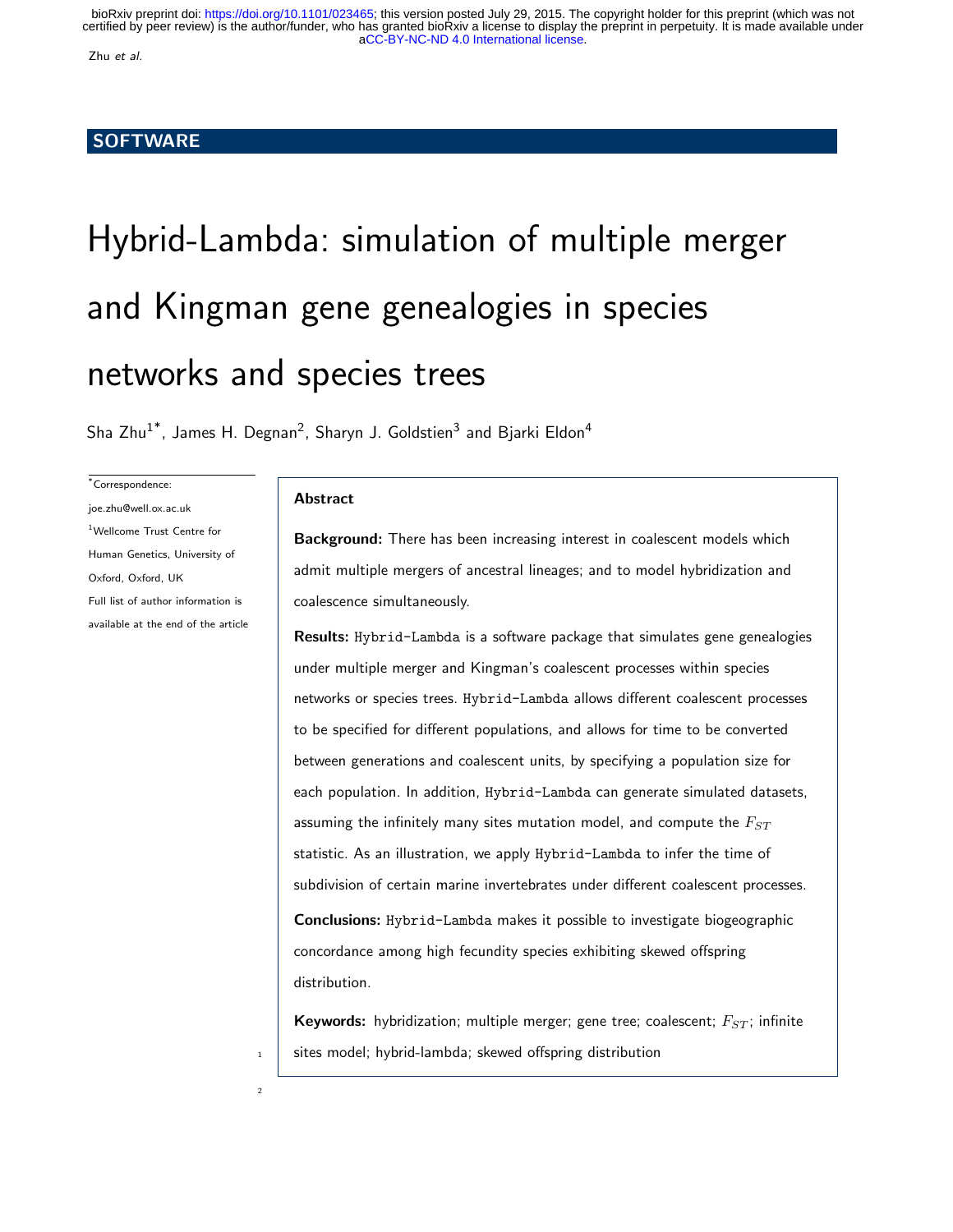# Background

 Species trees describe ancestral relations among species. Gene genealogies describe the random ancestral relations of alleles sampled within species. Species trees are often assumed to be bifurcating  $[6]$ , and gene genealogies to follow the Kingman coalescent [23, 28] in allowing at most two lineages to coalesce at a time.

 Recently, there has been increasing interest in coalescent models which admit mul- $\frac{1}{2}$  tiple mergers of ancestral lineages [1, 2, 9, 12, 37, 39, 40] and to model hybridization and coalescence simultaneously [3, 25, 26, 29, 46]. For high fecundity species ex- hibiting sweepstake-like reproduction, such as oysters and other marine organisms  $12 \quad [1, 4, 9, 11, 17, 18, 39]$ , the Kingman coalescent may not be appropriate, as it is based on low offspring number population models (see recent reviews by Hedgecock <sup>14</sup> and Pudovkin [19] and Tellier and Lemaire [42]). Thus, we consider  $Λ$  coalescents [8, 36, 37] derived from sweepstake-like reproduction models, and allow more than two lineages to coalesce at a time. We introduce the software Hybrid-Lambda for simulating gene trees under two models of  $\Lambda$ -coalescents within rooted species trees and rooted species networks. Our program differs from existing software which also <sup>19</sup> allows multiple mergers, such as SIMCOAL 2.0  $[30]$  — which allows multiple merg- ers in gene trees due to small population sizes under the Wright-Fisher model — in that we apply coalescent processes that are obtained from population models explicitly modelling skewed offspring distributions, as opposed to bottlenecks.

 Species trees may also fail to be bifurcating due to either polytomies or hybridiza- tion events. The simulation of gene genealogies within a species network which ad-25 mits hybridization is another application of  $Hybrid-Lambda$ . The package ms [24] can also simulate gene genealogies within species networks under Kingman's coalescent. However the input of ms is difficult to automate when the network is sophisticated or generated from other software. Other simulation studies using species networks have either used a small number of network topologies coded individually (for ex-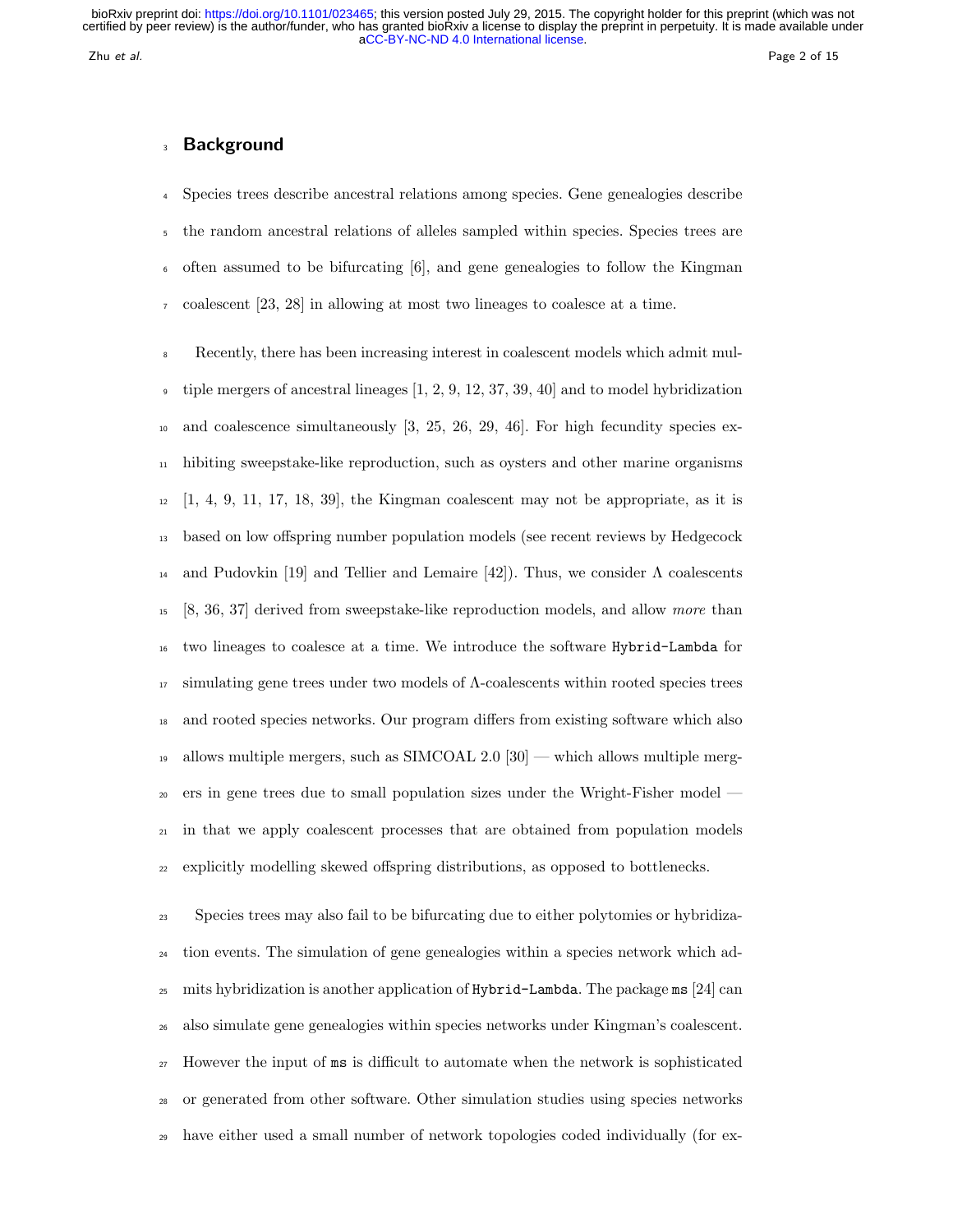ample, in phylonet  $[43, 45, 46]$  or have assumed that gene trees have evolved on  $_{31}$  species trees embedded within the species network [22, 29, 32]. Hybrid-Lambda will help to automate simulation studies of hybridization by allowing for a large number of species network topologies and allowing gene trees to evolve directly within the network. Hybrid-Lambda can simulate both Kingman and Λ-coalescent processes within species networks. A comparison of features of several software packages that output gene genealogies under coalescent models is given in Table 1.

# 37 Implementation

 The program input file for Hybrid-Lambda is a character string that describes re- lationships between species. Standard Newick format [34] is used for the input of species trees and the output of gene trees, whose interior nodes are not labelled. An extended Newick formatted string [5, 25] labels all internal nodes, and is used for the input of species networks (see Fig. 1).

## Parameters

 Hybrid-Lambda can use multiple lineages sampled from each species and simu-45 late Kingman or multiple merger  $(\Lambda)$ -coalescent processes within a given species network. In addition, separate coalescent processes can be specified on different branches of the species network. The coalescent is a continuous-time Markov pro- cess, in which times between coalescent events are independent exponential random variables with different rates. The rates are determined by a so-called coalescent parameter that can be input via command line, or a(n) (extended) Newick for- matted string with specific coalescent parameters as branch lengths. By default, the Kingman coalescent is used, for which two of b active lineages coalesce at rate <sup>53</sup>  $\lambda_{b,2} = \binom{b}{2}$ . One can choose between two different examples of a Λ-coalescent, whose parameters have clear biological interpretation. While we cannot hope to cover the huge class of Lambda-coalescents, our two examples are the ones that have been most studied in the literature [2, 7, 13]. If the coalescent parameter is between 0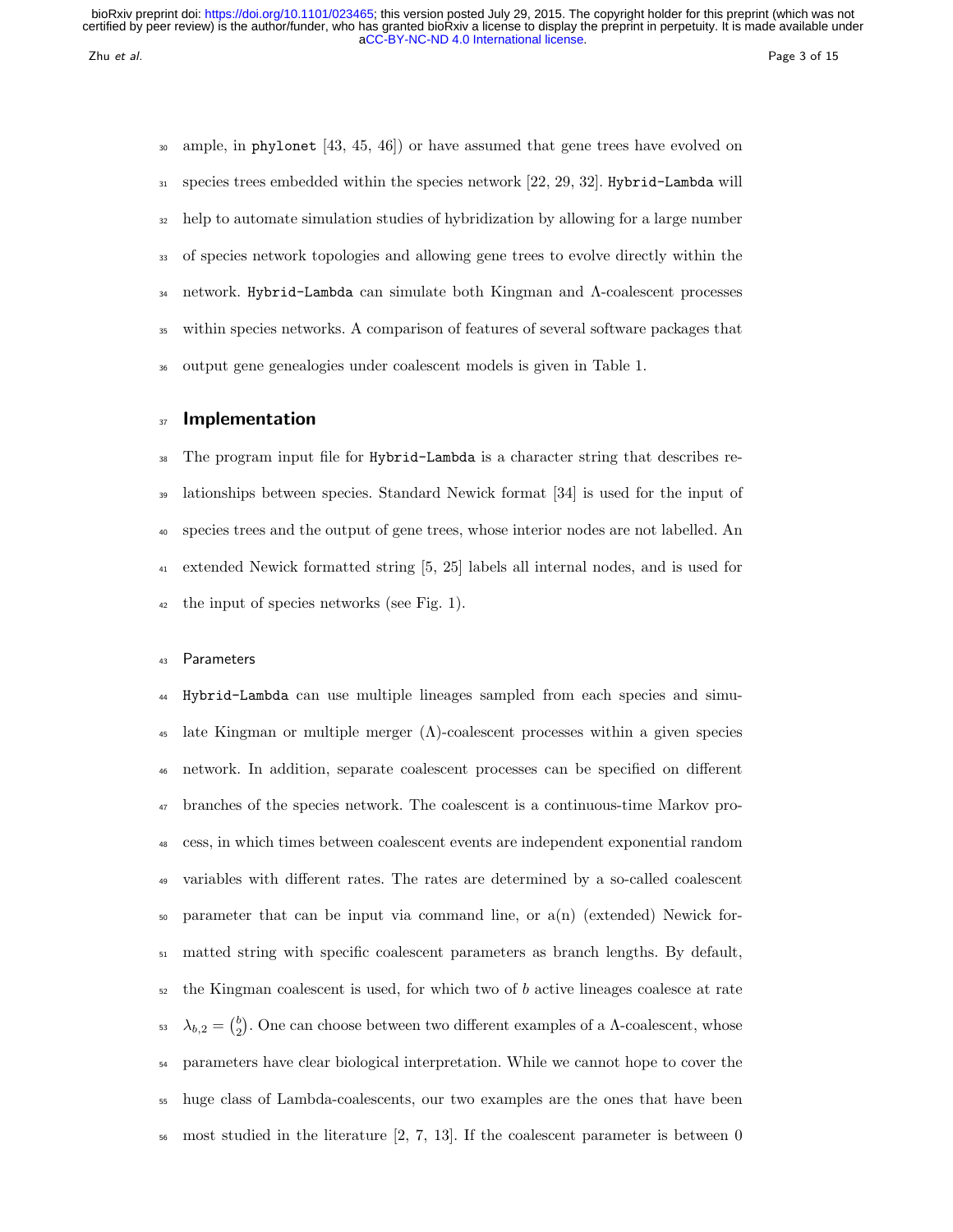zhu et al. Page 4 of 15

- 57 and 1, then we use  $\psi$  for the coalescent parameter, and the rate  $\lambda_{b,k}$  at which k out
- 58 of  $b$   $(2 \leq k \leq b)$  active ancestral lineages merge is

$$
\lambda_{b,k} = \binom{b}{k} \psi^{k-2} (1 - \psi)^{b-k}, \quad \psi \in [0, 1], \tag{1}
$$

59 [9]. If the coalescent parameter is between 1 and 2, then we use  $\alpha$  for the coalescent

60 parameter, and the rate of k-mergers  $(2 \leq k \leq b)$  is

$$
\lambda_{b,k} = \binom{b}{k} \frac{B(k-\alpha, b-k+\alpha)}{B(2-\alpha, \alpha)}, \quad \alpha \in (1,2), \tag{2}
$$

61 where  $B(\cdot, \cdot)$  is the beta function [40].

 Hybrid-Lambda assumes by default that the input network (tree) branch lengths are in coalescent units. However, this is not essential. Coalescent units can be con- verted through an alternative input file with numbers of generations as branch lengths, which are then divided by their corresponding effective population sizes. By default, effective population sizes on all branches are assumed to be equal and unchanged. Users can change this parameter using the command line, or using  $68 \text{ a}(n)$  (extended) Newick formatted string to specify population sizes on all branches through another input file.

 The simulation requires ultrametric species networks, i.e. equal lengths of all paths  $_{71}$  from tip to root. Hybrid-Lambda checks the distances in coalescent units between the root and all tip nodes and prints out warning messages if the ultrametric as-sumption is violated.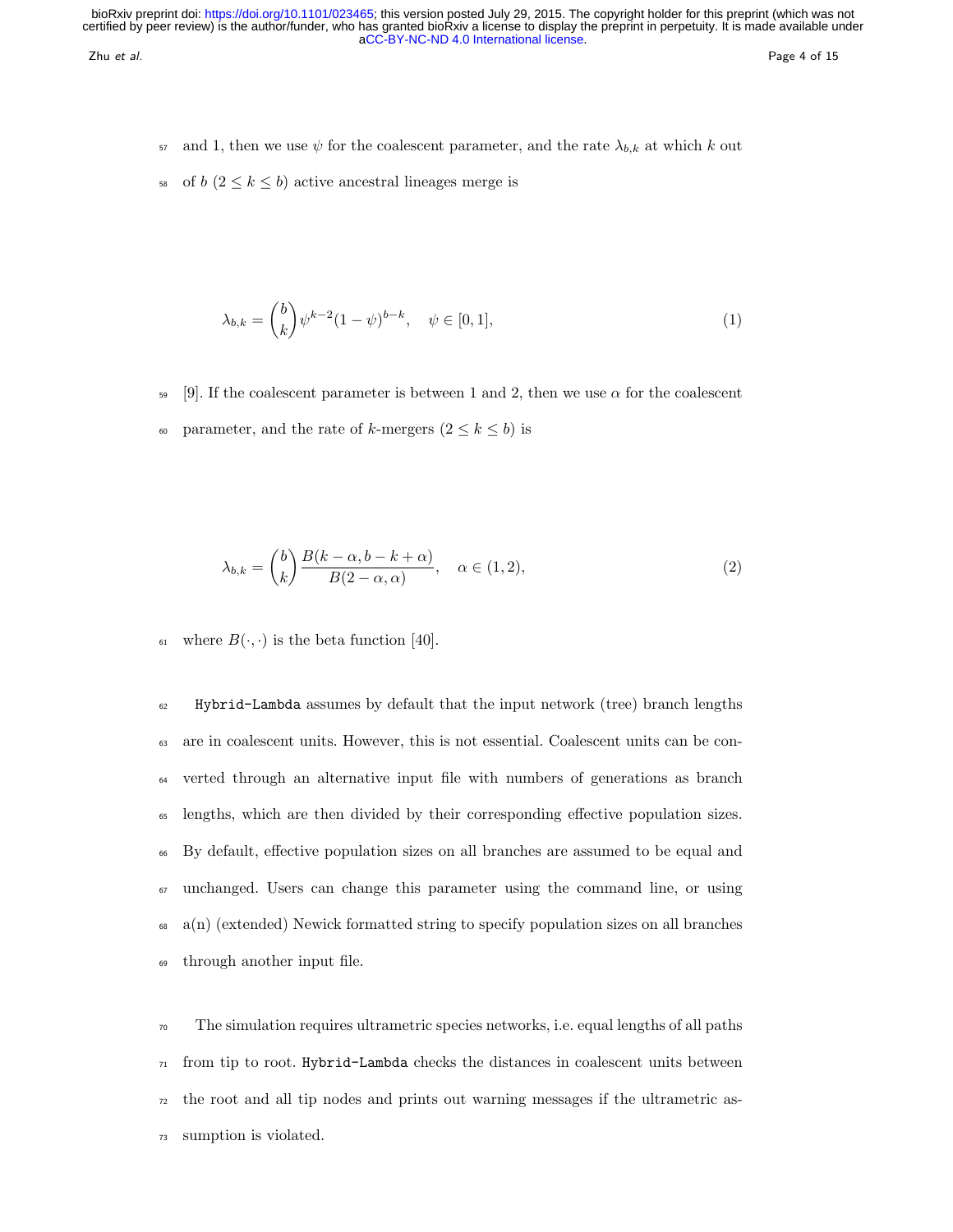# 74 Results and Discussion

- <sup>75</sup> Hybrid-Lambda outputs simulated gene trees in three different files: one contains
- <sup>76</sup> gene trees with branch lengths in coalescent units, another uses the number of
- $\pi$  generations as branch lengths, and the third uses the number of expected mutations
- <sup>78</sup> as branch lengths.
- <sup>79</sup> Besides outputting gene tree files, Hybrid-Lambda also provides several functions
- <sup>80</sup> for analysis purposes:
- <sup>81</sup> user-defined random seed for simulation,
- $\bullet$  output simulated data in 0/1 format assuming the infinitely many sites mu-
- <sup>83</sup> tation model,
- <sup>84</sup> a frequency table of gene tree topologies,
- <sup>85</sup> a figure of the species network or tree (this function only works when L<sup>AT</sup>EX or
- $^{86}$  dot is installed) (Fig. 2),
- $\bullet$  the expected  $F_{ST}$  value for a split model between two populations,
- when gene trees are simulated from two populations, the software Hybrid-Lambda
- <sup>89</sup> can generate a table of relative frequencies of reciprocal monophyly, paraphyly,
- <sup>90</sup> and polyphyly.

# 91 Simulation Example

 We give a simulation example showing the impact of the particular coalescent model on estimating the divergence time for two populations. Results can be confirmed 94 using analytic approximations to  $F_{ST}$ . This is shown in the Appendix along with example code for using Hybrid-Lambda for this example.

<sup>96</sup> Eldon and Wakeley [10] showed that population subdivision can be observed in <sup>97</sup> genetic data despite high migration between populations. One of the most widely 98 used measures of population differentiation is the  $F_{ST}$  statistic. The relationship  $\frac{1}{29}$  between  $F_{ST}$  and biogeography depends on the underlying coalescent process, which <sup>100</sup> might be especially important for the interpretation of divergence and demographic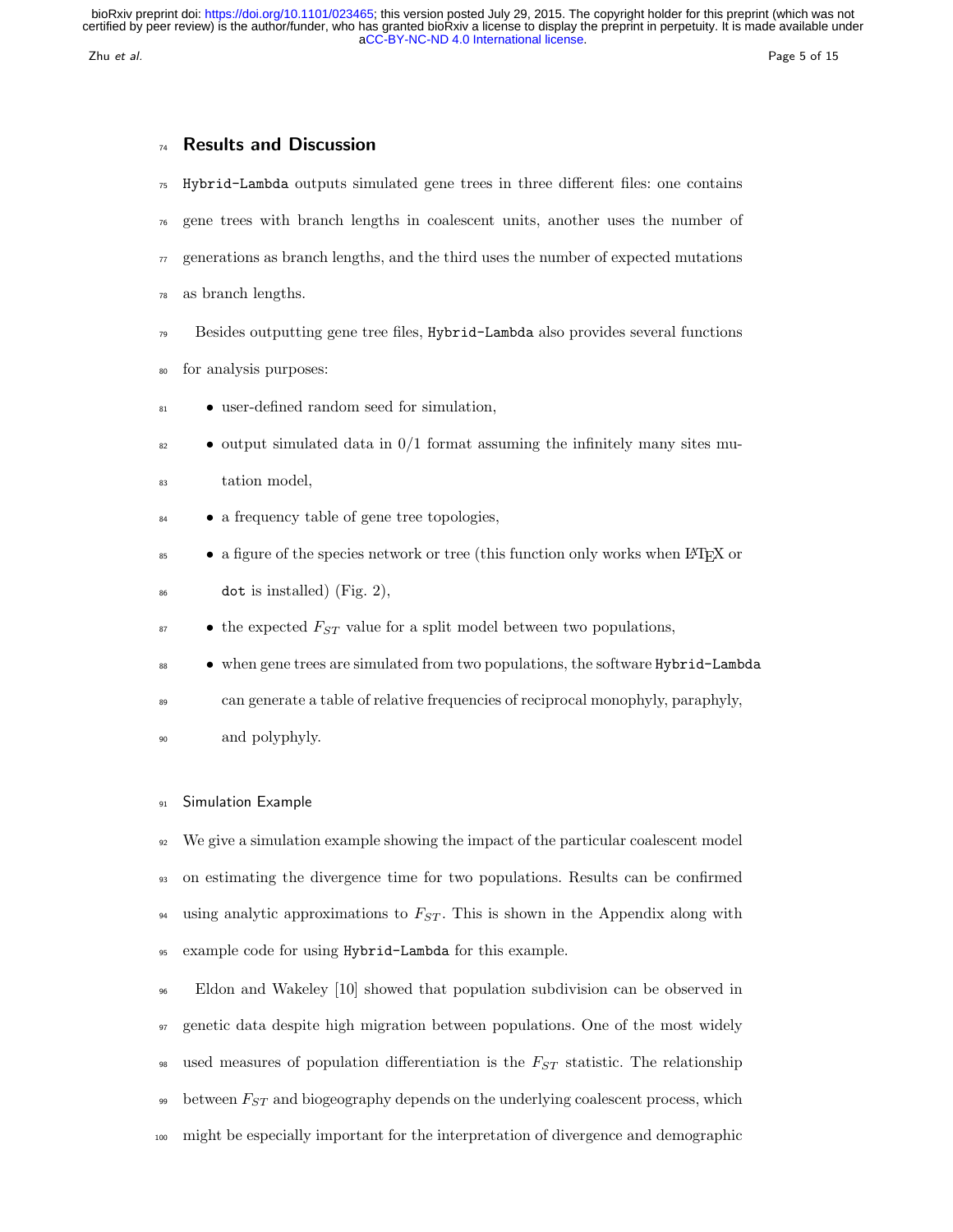zhu et al. Page 6 of 15

 history of many marine species. Here we used Hybrid-Lambda to simulate diver- gence between two populations based on different Λ-coalescents, as well as the standard Kingman coalescent. Mutations were simulated in Hybrid-Lambda under <sup>104</sup> the infinite-sites model. The summary statistic  $F_{ST}$  was estimated for these data <sup>105</sup> and was used to compare  $F_{ST}$  estimated from mtDNA from five species of marine invertebrates. These species were used in previous studies to test the hypothesis that contemporary oceanic conditions are creating subdivisions between the North Island and South Island reef populations of New Zealand [16, 35, 44]. These stud- ies represent some of the earliest mitochondrial studies on the marine disjunction between the North and South Islands of New Zealand.

 The  $F_{ST}$  statistic between North Island and South Island populations reported for these species ranges from approximately 0.07 to 0.8 (Fig. 3). Cellana ornata displays a very strong split, which was estimated to have occurred around 0.2–0.3 million years ago based on published estimates of divergence rates and reciprocal monophyly displayed in the data set. This result may be supported by our simula- tions using the Kingman coalescent. However, when multiple mergers and a higher fraction of replacement by a single parent is allowed to occur then our simula- tions support much younger splits between the populations ∼9,000 generations or ∼48,000 generations ago (Fig. 3). Similarly, the strong split observed for Coscinas- terias muricata could be placed anywhere from ∼9000 to 45,000 generations ago depending on the degree to which multiple mergers are allowed to occur. While the range for *Patiriella regularis, Cellana radians* and C. flava is much smaller, it is still not clear cut as to whether divergence would be observed under different 124 coalescent models. Here we used  $\psi = 0.01$  and  $\psi = 0.23$ , and  $\alpha = 1.5$  and  $\alpha = 1.9$ , 125 with larger values of  $\psi$  and smaller values of  $\alpha$  corresponding to higher probabilities of multiple mergers. Our choice of parameter values corresponds to the estimated values obtained for mtDNA of oysters and Atlantic cod. An estimate for Pacific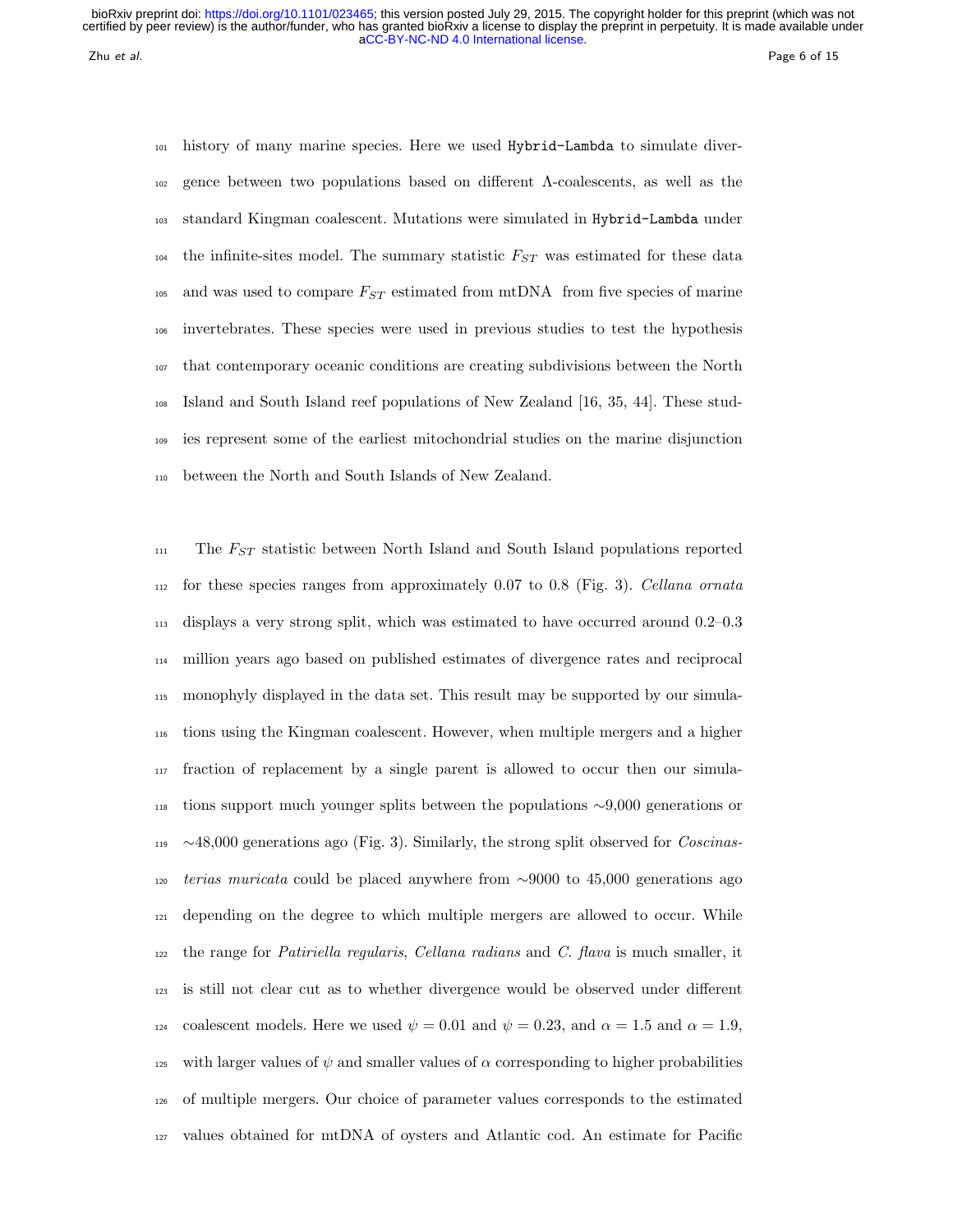128 oysters based on mitochondrial DNA for  $\psi$  was 0.075 [9]. The results for our choice of parameter values suggest that our conclusions about a much earlier split of the populations than previously estimated are robust with regard to parameter choice. 131 A recent study of Atlantic cod [2] estimated  $\psi$  between 0.07 and 0.23 for nuclear 132 genes and near 0.01 for mitochondrial genes. The same study estimated  $\alpha$  to be 1.0 and 1.28 for nuclear genes and between 1.53 and 2.0 for mitochondrial genes.

# **Conclusions**

 The implications for using alternative coalescent models are far reaching. Many marine organisms reproduce through broadcast spawning of thousands to millions of gametes, and while the expected survival of these offspring is low, there is the potential for a small subset of the adults to have a greater contribution to the next generation than assumed by the Kingman coalescent. Hybrid-Lambda makes it possible to investigate the effect of high fecundity on biogeographic concordance among species that exhibit high fecundity and high offspring mortality, including in complex demagraphic scenarios that allow hybridization.

# 143 Availability and requirements

 Hybrid-Lambda can be downloaded from http://hybridlambda.github.io/ . 145 The program is written in  $C++$  (requires compilers that support  $C++11$  standard to build), and released under the GNU General Public License (GPL) version 3 or later. Users can modify and make new distributions under the terms of this license. For full details of this license, visit http://www.gnu.org/licenses/. We have used travis continuous integration to test compiling the program on Linux and Mac OS. An API in R [38] is currently under development.

### Competing interests

152 The authors declare that they have no competing interests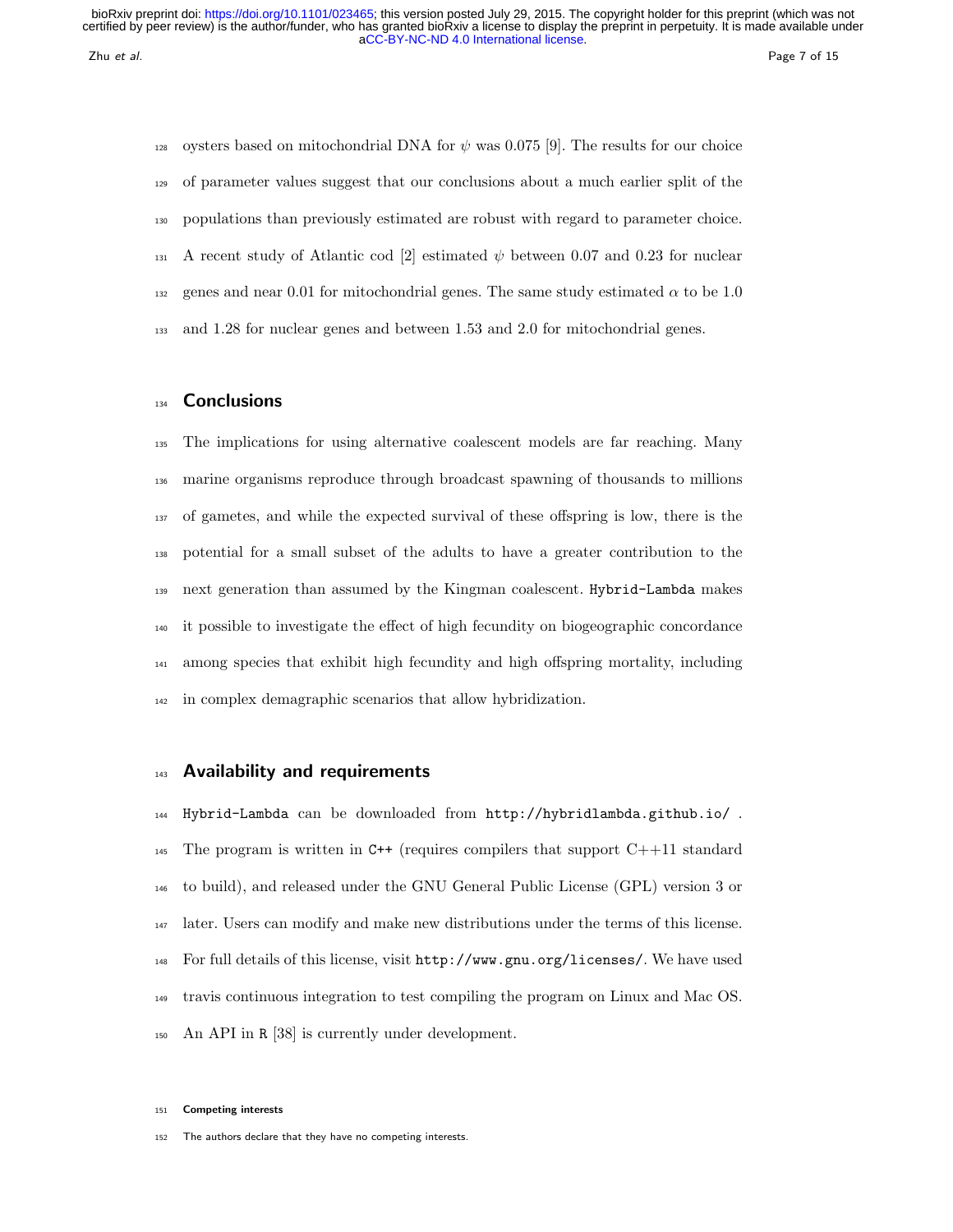zhu et al. Page 8 of 15

## 153 Author's contributions

- 154 SZ was responsible for the software development. JD and BE supervised the project. BE derived all the  $F_{ST}$
- 155 calculations in the appendix. SG provided the simulation results and time estimates in Figure 3. All the authors have
- 156 contributed to the manuscript writing.

#### 157 Acknowledgements

- 158 This work was supported by New Zealand Marsden Fund (SZ and JD), EPSRC grant EP/G052026/1 and DFG
- 159 grant BL 1105/3-1 through the SPP Priority Programme 1590 "Probabilistic Structures in Evolution" (BE). This
- 160 work was partly conducted while JD was a Sabbatical Fellow at the National Institute for Mathematical and
- 161 Biological Synthesis, an Institute sponsored by the National Science Foundation, the U.S. Department of Homeland
- 162 Security, and the U.S. Department of Agriculture through NSF Award #EF-0832858, with additional support from
- 163 The University of Tennessee, Knoxville.

#### 164 Author details

- 165 <sup>1</sup>Wellcome Trust Centre for Human Genetics, University of Oxford, Oxford, UK. <sup>2</sup>Department of Mathematics and
- 166 Statistics, University of New Mexico, Albuquerque, New Mexico, USA. <sup>3</sup>Department of Biology, University of
- 167 Canterbury, Christchurch, New Zealand. <sup>4</sup>Institut für Mathematik, Technische Universität Berlin, Berlin, Germany.

### 168 References

- 169 1. Árnason, E. (2004). Mitochondrial cytochrome b variation in the high-fecundity Atlantic cod: trans-Atlantic
- 170 clines and shallow gene genealogy, Genetics 166, 1871–1885.
- 171 2. Árnason, E. and Halldórsdóttir, K. (2015). Nucleotide variation and balancing selection at the Ckma gene in
- 172 Atlantic cod: analysis with multiple merger coalescent models. PeerJ 3:e786
- <sup>173</sup> http://dx.doi.org/10.7717/peerj.786.
- 174 3. Bartoszek, K., Jones, G., Oxelman, B., Sagitov, S. (2004). Time to a single hybridization event in a group of
- 175 species with unknown ancestral history, J. Theor. Biol. 322, 1-6.
- 176 4. Beckenbach, A. T. Mitochondrial haplotype frequencies in oysters: neutral alternatives to selection models,
- 177 Non-neutral Evolution, ed. B Golding, 188–198 (1994). Chapman & Hall, New York.
- 178 5. Cardona, G., Rossell, F., and Valiente, G. (2008). Extended Newick: it is time for a standard representation of
- 179 phylogenetic networks. BMC Bioinformatics 9, 532.
- 180 6. Degnan, J. H. and Salter, L. A. (2005). Gene tree distributions under the coalescent process. Evolution 59,
- 181 24–37.
- 182 7. Delmas, J. F., Dhersin, J. S. and Siri-Jegousse, A. (2008). Asymptotic results on the length of coalescent trees. 183 Ann Appl Prob 18, 997–1025.
- 184 8. Donnelly, P. and Kurtz, T. G. Particle representations for measure-valued population models, Ann. Probab. 27, 185 166–205 (1999).
- 186 9. Eldon, B. and Wakeley, J. (2006). Coalesent processes when the distribution of offspring number among
- 187 individuals is highly skewed. Genetics 172, 2621-2633.
- 188 10. Eldon, B. and Wakeley, J. (2009). Coalescence times and  $F_{ST}$  under a skewed offspring distribution among
- 189 individuals in a population. Genetics 181, 615–629.

190 11. Eldon, B. (2011) Estimation of parameters in large offspring number models and ratios of coalescence times,

- 191 Theor. Popul. Biol. 80, 16–28.
- 192 12. Eldon, B. and Degnan, J. H. (2012). Multiple merger gene genealogies in two species: monophyly, paraphyly,
- 193 and polyphyly for two examples of Lambda coalescents, Theor. Popul. Biol. 82 117-130.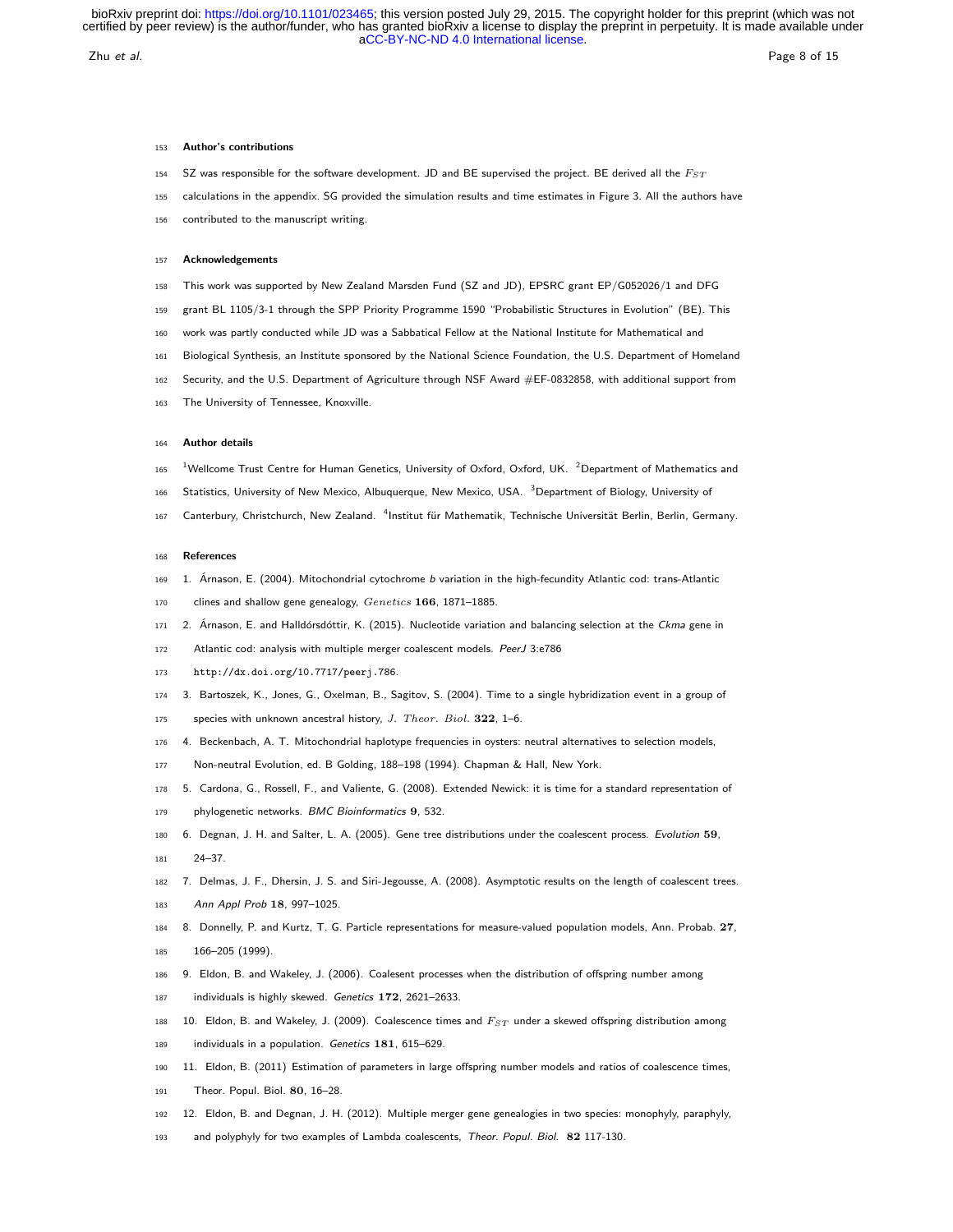zhu et al. Page 9 of 15

- 13. Eldon, B., Birkner, M., Blath, J. and Freund, F. (2015). Can the Site-Frequency Spectrum Distinguish
- Exponential Population Growth from Multiple-Merger Coalescents? Genetics 199, 841-856.
- 14. Ewing, G. and Hermisson, J. (2010). MSMS: a coalescent simulation program including recombination,
- 197 demographic structure and selection at a single locus Bioinformatics 26, 2064-2065.
- 15. Excoffier, L. and Foll, M. (2011). Fastsimcoal: a continuous-time coalescent simulator of genomic diversity
- 199 under arbitrarily complex evolutionary scenarios Bioinformatics 27, 9.
- 16. Goldstien, S. J., Schiel, D. R., and Gemmell, N. J. (2009). Comparative phylogeography of coastal limpets
- across a marine disjunction in New Zealand. Mol Ecol 15, 3259–3268.
- 17. Hedgecock, D. (1994). Does variance in reproductive success limit effective population sizes of marine
- organisms? Genetics and Evolution of Aquatic Organisms, ed. A Beaumont, 1222–1344 (1994). Chapman and
- Hall, London.
- 18. Hedgecock, D., Tracey, M. and Nelson, K. (1982). Genetics, The Biology of Crustacea vol. 2, ed. LG Abele,
- 297–403 (1982). Academic Press, New York.
- 19. Hedgecock, D. and A. I. Pudovkin (2011). Sweepstakes reproductive success in highly fecund marine fish and
- shellfish: a review and commentary. Bull Mar Sci 87, 971–1002.
- 20. Heled, J. and Bryant, D. and Drummond, A. J. (2013). Simulating gene trees under the multispecies
- coalescent and time-dependent migration BMC Evolut. Biol. 13, 44.
- 21. Hellenthal, G. and Stephens, M. (2007) msHOT: modifying Hudson's ms simulator to incorporate crossover
- and gene conversion hotspots Bioinformatics 23, 520–521.
- 22. Holland, B. R., Benthin, S., Lockhart, P. J., Moulton, V., and Huber, K. T. (2008) Using supernetworks to
- 214 distinguish hybridization from lineage-sorting BMC Evol. Biol. 8:202.
- 215 23. Hudson, R. R. (1990). Gene genealogies and the coalescent process. Oxford Surveys Evolution Biology 7, 1-44.
- 24. Hudson, R. R. (2002). Generating samples under a Wright-Fisher neutral model. Bioinformatics 18, 337–338.
- 25. Huson, D., Rupp, R. and Scornavacca, C. (2010). Phylogenetic Networks: Concepts, Algorithms and
- 218 Applications. Phylogenetic Networks: Concepts, Algorithms and Applications. Cambridge University Press.
- 26. Jones, G., Sagitov, S., Oxelman, B. (2013) Statistical inference of allopolyploid species networks in the
- presence of incomplete lineage sorting, Syst. Biol. 62, 467–478.
- 27. Laval, G. and Excoffier, L. (2004). SIMCOAL 2.0: a program to simulate genomic diversity over large
- recombining regions in a subdivided population with a complex history Bioinformatics 20, 2485–2487.
- 28. Kingman, J. F. C. (1982) On the genealogy of large populations, J. App. Probab. 19A, 27–43.
- 29. Kubatko, L. S. (2009) Identifying hybridization events in the presence of coalescence via model selection
- Syst. Biol. 58, 478–488.
- 30. Laval, G. and Excoffier, L. (2004) SIMCOAL 2.0: a program to simulate genomic diversity over large
- 227 recombining regions in a subdivided population with a complex history. Bioinformatics 20, 2485-2487.
- 228 31. Liang, L. and Zöllner, S. and Abecasis, G. R. (2007) GENOME: a rapid coalescent-based whole genome
- simulator Bioinformatics 23, 1565–1567.
- 32. Meng, C. and Kubatko, L. S. (2009) Detecting hybrid speciation in the presence of incomplete lineage sorting
- using gene tree incongruence: A model Theor. Popul. Biol. 75, 35–45.
- 33. Mailund, T. and Schierup, H. and Pedersen, C. N. S. and Mechlenborg, P. J. M. and Madsen, J. N. and
- 233 Schauser, L. (2005) CoaSim A Flexible Environment for Simulating Genetic Data under Coalescent Models BMC
- Bioinformatics 6, 252.
- 34. Olsen, G. (1990). Gary Olsen's interpretation of the "Newick's 8:45" tree format standard.
- http://evolution.genetics.washington.edu/phylip/newick doc.html.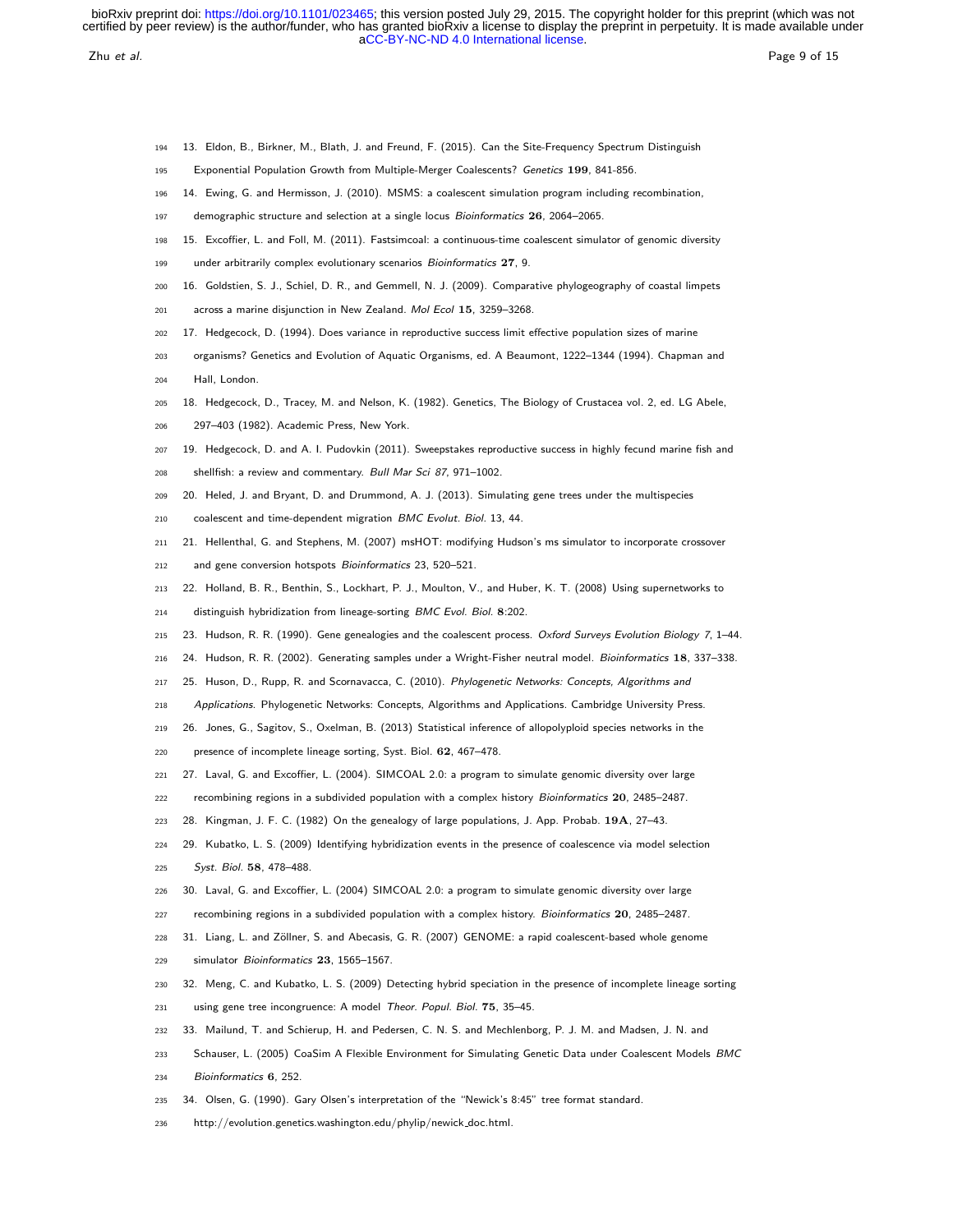zhu et al. Page 10 of 15

- 237 35. Perrin, C., Wing, S. R., and Roy, M. S. (2004) Effects of hydrographic barriers on population genetic structure
- 238 of the sea star Coscinasterias muricata (Echinodermata, Asteroidea) in the New Zealand fiords Mol. Ecol. 13,
- 239 2183–2195.
- 240 36. Pitman, J. (1999). Coalescents with multiple collisions. Ann. Probab. 27, 1870–1902.
- 241 37. Sagitov, S. (1999) The general coalescent with asynchronous mergers of ancestral lines, J. Appl. Probab. 36,
- 242 1116–1125.
- 243 38. R Core Team (2012). R: A Language and Environment for Statistical Computing. Vienna, Austria: R
- 244 Foundation for Statistical Computing. ISBN 3-900051-07-0.
- 245 39. Sargsyan, O. and Wakeley, J. (2008). A coalescent process with simultaneous multiple mergers for
- 246 approximating the gene genealogies of many marine organisms. Theor. Popul. Biol. 74, 104-114.
- 247 40. Schweinsberg, J. (2003). Coalescent processes obtained from supercritical Galton-Watson processes.
- 248 Stoch. Proc. Appl. 106, 107–139.
- 249 41. Staab, P. R., S. Zhu, D. Metzler, and G. Lunter (2015). scrm: efficiently simulating long sequences using the
- 250 approximated coalescent with recombination. Bioinformatics 31(10), 1680–1682.
- 251 42. Tellier, A. and C. Lemaire (2014). Coalescence 2.0: a multiple branching of recent theoretical developments
- 252 and their applications. Mol Ecol 23, 2637–2652.
- 253 43. Than, C., Ruths, D., and Nakhleh, L. (2008) PhyloNet: a software package for analyzing and reconstructing
- 254 reticulate evolutionary relationships, BMC Bioinformatics, 9, 322. doi: 10.1186/1471-2105-9-322
- 255 44. Waters, J. M., and Roy, M. S. (2004). Phylogeography of a high-dispersal New Zealand sea-star: does
- 256 upwelling block gene-flow? Mol Ecol 13, 2797–2806.
- 257 45. Yu, Y., Than, C., Degnan, J. H. and Nakhleh, L. (2011). Coalescent histories on phylogenetic networks and
- 258 detection of hybridization despite incomplete lineage sorting, Syst. Biol. 60, 138–149.
- 259 46. Yu, Y., Degnan, J. H. and Nakhleh, L. (2012). The probability of a gene tree topology within a phylogenetic
- 260 network with applications to hybridization detection PLoS Genet 8, e1002660. doi:
- 261 10.1371/journal.pgen.1002660.

## 262 Appendix:  $F_{ST}$  calculations

- 263 Here we show analytic calculations that can be used to obtain expressions for  $F_{ST}$  when mutation rates are low.
- 264 The effect of  $\alpha$  on  $F_{ST}$  for fixed generation times is shown in Figure 4.
- 265 Assume two populations A and B have been isolated until time  $\tau$  in the past as measured from the present.
- 266 Assume also that the same coalescent process is operating in populations A and B. Let  $T_w$  denote the time until
- $267$  coalescence for two lines when drawn from the same population, and  $T_b$  when drawn from different populations. Let
- 268  $\lambda_A$  denote the coalescence rate for two lines in population A, and  $\lambda_{AB}$  for the common ancestral population AB.
- 269 For the Beta $(2-\alpha, \alpha)$ -coalescent,  $\lambda_A=1$ , for the point-mass process  $\lambda_A=\psi^2.$  One now obtains

$$
E[T_w] = (1 - e^{-\lambda_A \tau})\lambda_A^{-1} + e^{-\lambda_A \tau} \left(\tau + \lambda_{AB}^{-1}\right),
$$
  
\n
$$
E[T_b] = \tau + \lambda_{AB}^{-1}.
$$
\n(3)

270 Slatkin (1991) obtained the approximation, where  $\mu$  is the per generation mutation rate,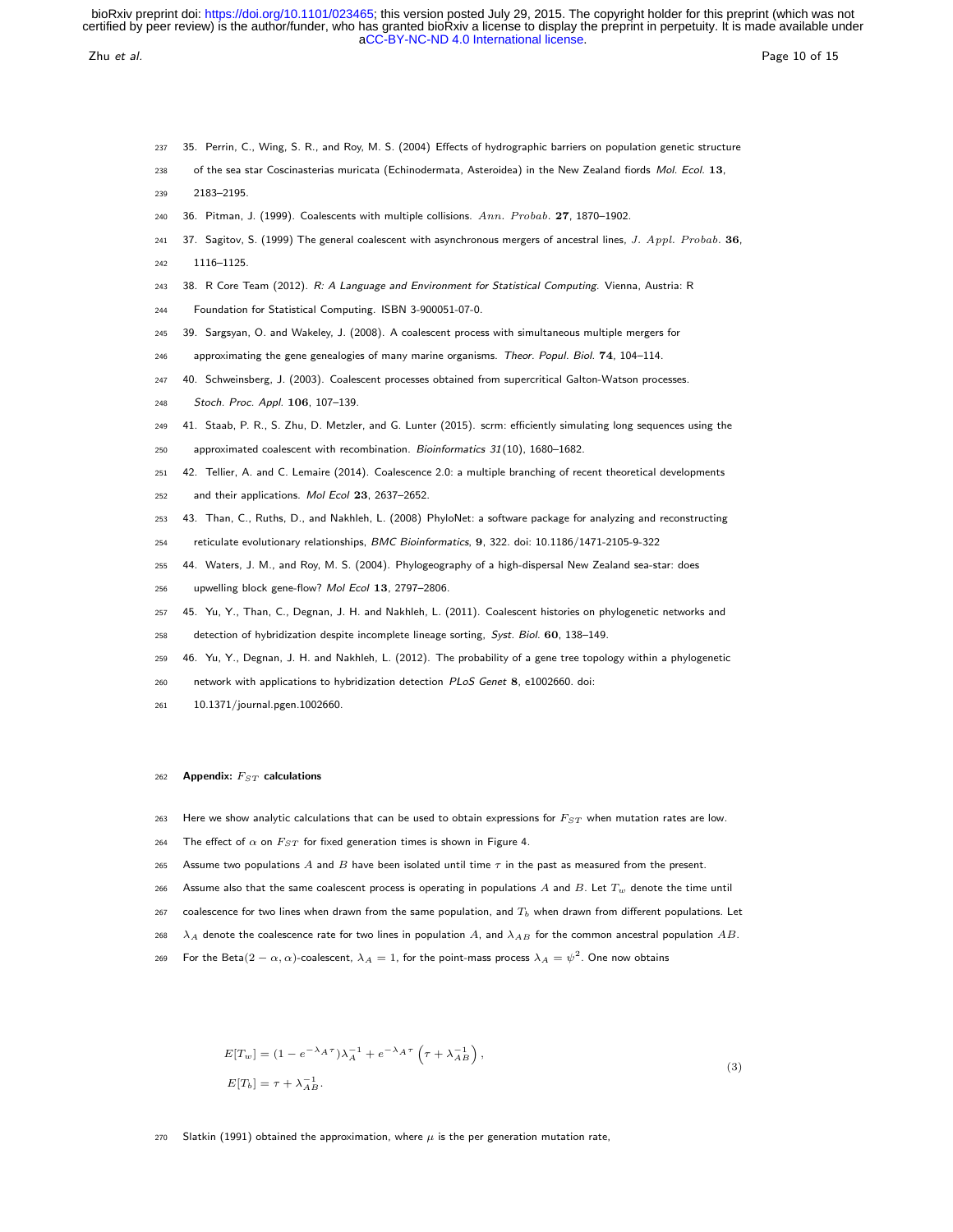zhu et al. Page 11 of 15

$$
F_{ST}^{(0)} := \lim_{\mu \to 0} F_{ST} = 1 - \frac{E[T_w]}{E[T_b]}
$$
\n(4)

271 Thus, using (3) gives

$$
F_{ST}^{(0)} = \left(1 - e^{-\lambda_A \tau}\right) \left(1 - \frac{1}{(\tau + \lambda_{AB}^{-1})\lambda_A}\right) \tag{5}
$$

 $_{272}$   $\,$  The result  $(5)$  seems to make sense, since  $\lim_{\tau\to 0} F^{(0)}_{ST}=0$  and  $\lim_{\tau\to \infty} F^{(0)}_{ST}=1.$  By way of example, if all 273 populations exhibit a Beta $(2 - \alpha, \alpha)$ -coalescent,  $\lambda_A = \lambda_{AB} = 1$ , and

$$
F_{ST}^{(0)} = \left(1 - e^{-\tau}\right) \frac{\tau}{1 + \tau}.\tag{6}
$$

274 However, deciding the timeunit of  $\tau$  now becomes important, since the timescale of a Beta(2 –  $\alpha$ ,  $\alpha$ )-coalescent is  $_{275}$  proportional to  $N^{\alpha-1}$ ,  $1<\alpha< 2$  [40], where  $N$  is the population size. One can obtain a more accurate expression 276 of the timescale given knowledge about the mean of the potential offspring distribution [see 40]. However, since the  $_{277}$  mean is unknown in most cases, we apply the approximation  $N^{\alpha-1}.$  Assuming  $n\geq 2$  sequences from each  $_2$ 78 population, the 'observed' FST  $(\hat{F}_{ST})$  was computed as  $\hat{F}_{ST}=1-\frac{n}{n-1}\frac{H_w}{H_b}$  where  $H_w$  is the average pairwise  $_2$ 79 differences within populations,  $H_w=\frac{1}{2}(H_{w,1}+H_{w,2})$ , and  $H_b$  is the average of  $n^2$  pairwise differences between populations. The following command-line argument for Hybrid-Lambda simulates 1000 genealogies with 10 lineages sampled 282 from each of two populations separated by one coalescent unit with mutation rate  $\mu = 0.00001$  using a  $\beta$ -coalescent with parameter  $\alpha = 1.5$ : hybrid-Lambda -spng '(A:10000,B:10000);' -num 1000 -seed 45 -mu 0.00001 -S 10 10 \ -mm  $1.5$  -sim num mut -seg -fst 286 where • -spng '(A:10000,B:10000);' denotes the population structure of a split model of one population splits to two at 10000 generations in the past. • -num 1000 simulates 1000 genealogies from this model. • -seed 45 initializes the random seed for the simulation. • -mu 0.00001 specifies the mutation rate of 0.00001 per generation. • -S 10 10 samples 10 individuals from each population. • -mm 1.5 specifies the Λ-coalescent parameter. • -sim num mut outputs simulated genealogies in Newick string, of which the number of mutations on internal branches are labelled. • -seg generates haplotype data set. 297 • -fst computes  $F_{ST}$  of the generated haplotype data set. One can use this example to generate the data for Figure 4 by setting the -S flag to -S 1 1.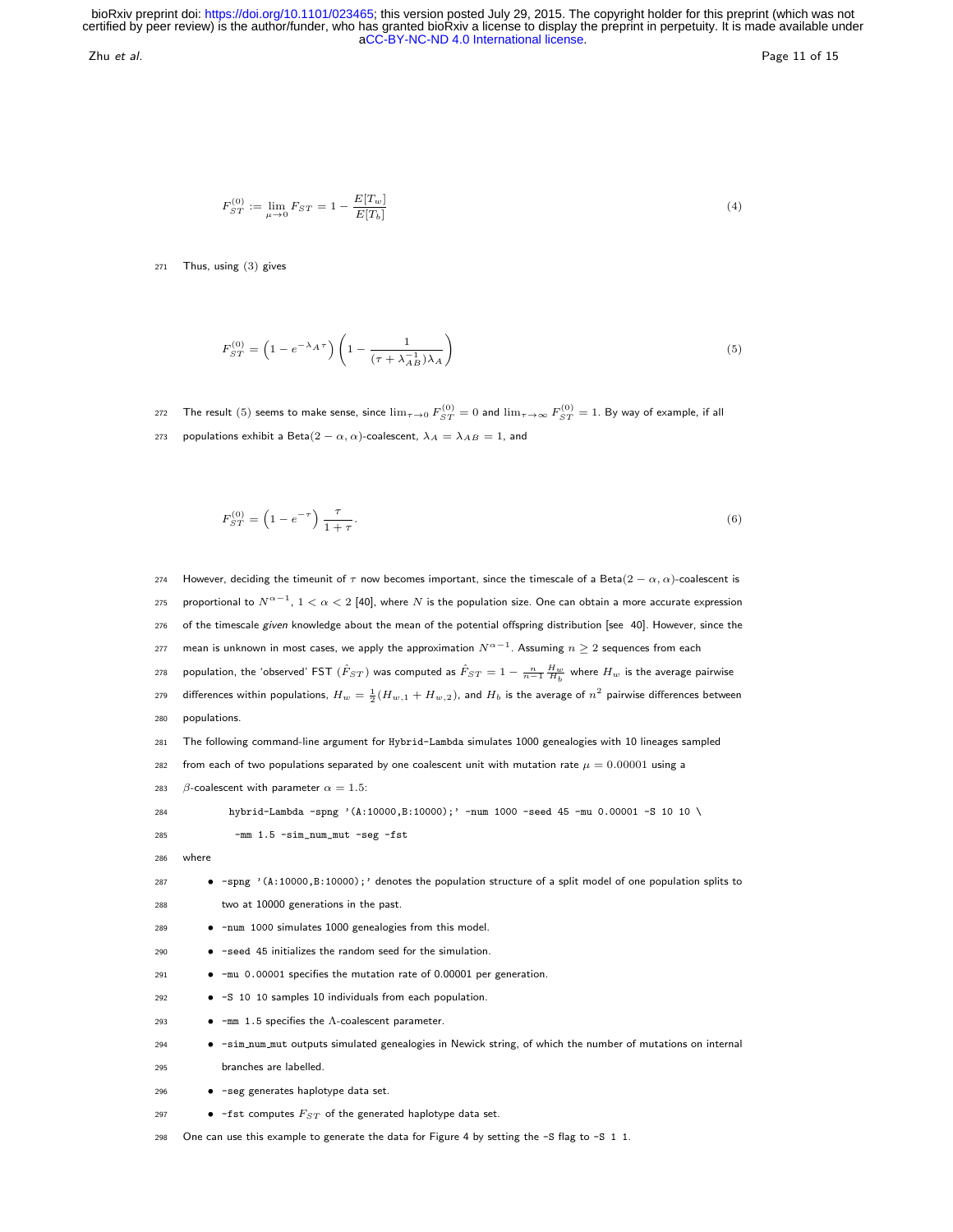Zhu et al. Page 12 of 15

299 Tables

|                  | gene trees  |                       | small pop.   | infinite sites |                        |           |
|------------------|-------------|-----------------------|--------------|----------------|------------------------|-----------|
|                  | in networks | $\Lambda$ -coalescent | mult. merger | model          | recombination          | migration |
| COAL[6]          | no          | no                    | no           | no             | no                     | no        |
| CoaSim[33]       | no          | no                    | no           | yes            | yes                    | yes       |
| fastsimcoal2[15] | yes         | no                    | yes          | no             | yes                    | yes       |
| Genome[31]       | yes         | no                    | no           | yes            | yes                    | yes       |
| <b>GUMS[20]</b>  | no          | no                    | no           | no             | no                     | yes       |
| ms[24]           | yes         | no                    | no           | yes            | yes                    | yes       |
| mshOT[21]        | yes         | no                    | no           | yes            | yes                    | yes       |
| msms[14]         | yes         | no                    | no           | yes            | yes                    | yes       |
| scrm[41]         | yes         | no                    | no           | yes            | yes                    | yes       |
| simcoal2[27]     | yes         | no                    | yes          | no             | yes                    | yes       |
| hybrid-Lambda    | yes         | yes                   | no           | yes            | $\mathbf{n}\mathbf{o}$ | no        |

Table 1 Comparison of software programs simulating gene trees in species trees and networks. Migration refers to modeling post-speciation gene flow.

300

301 Figures



merger gene genealogy with topology  $(((a_1,a_2,a_3),c_1),(b_1,c_2,d_1))$ , of which the coalescence events pointed to by arrows labelled "multiple merger" indicate coalescence of 3 lines, simulated in a species network with topology  $(((B,C)s1)h1#H1,A)s2,(h1#H1,D)s3)r$ , where H1 is the probability that a lineage has its ancestry from its left parental population.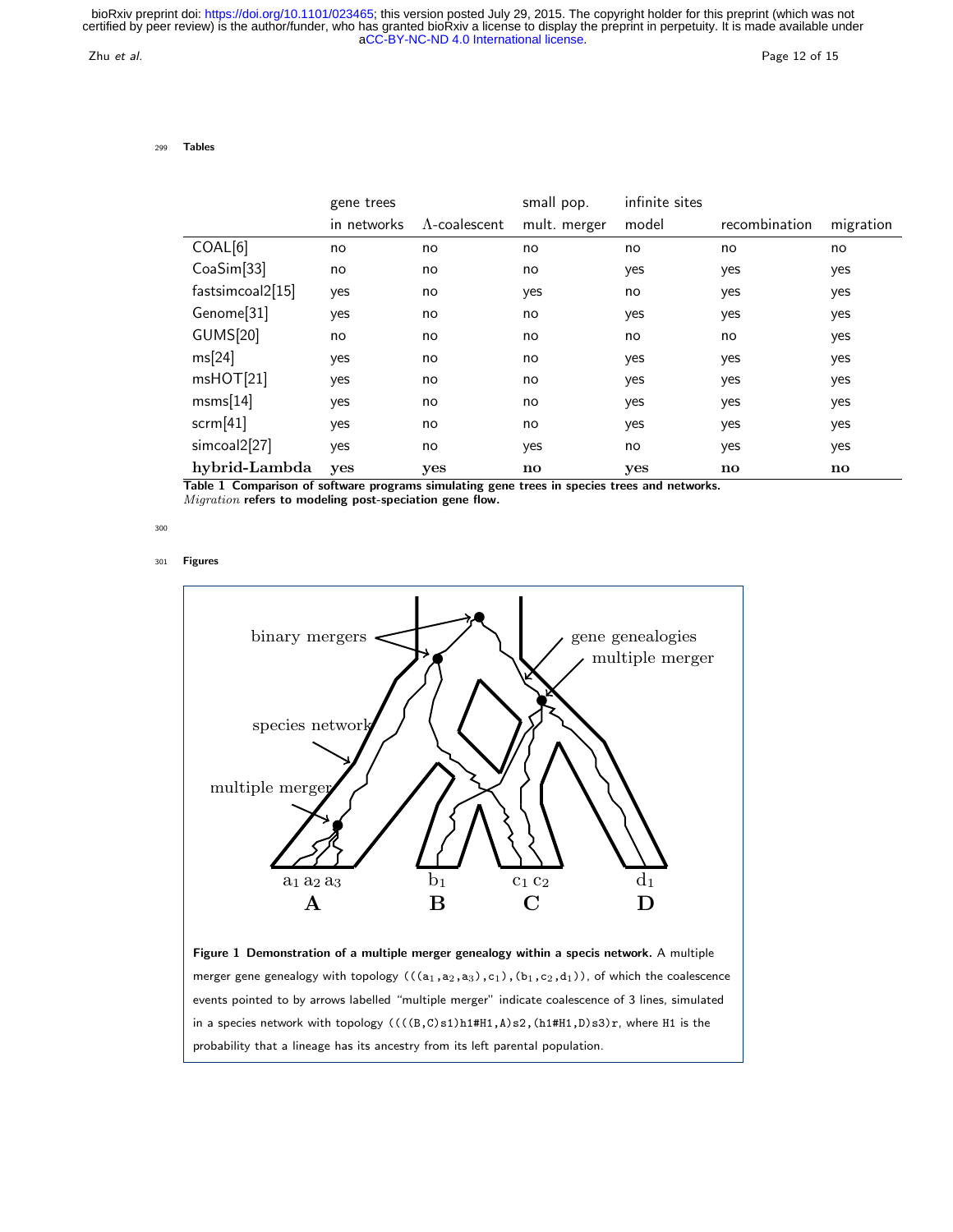Zhu et al. Page 13 of 15

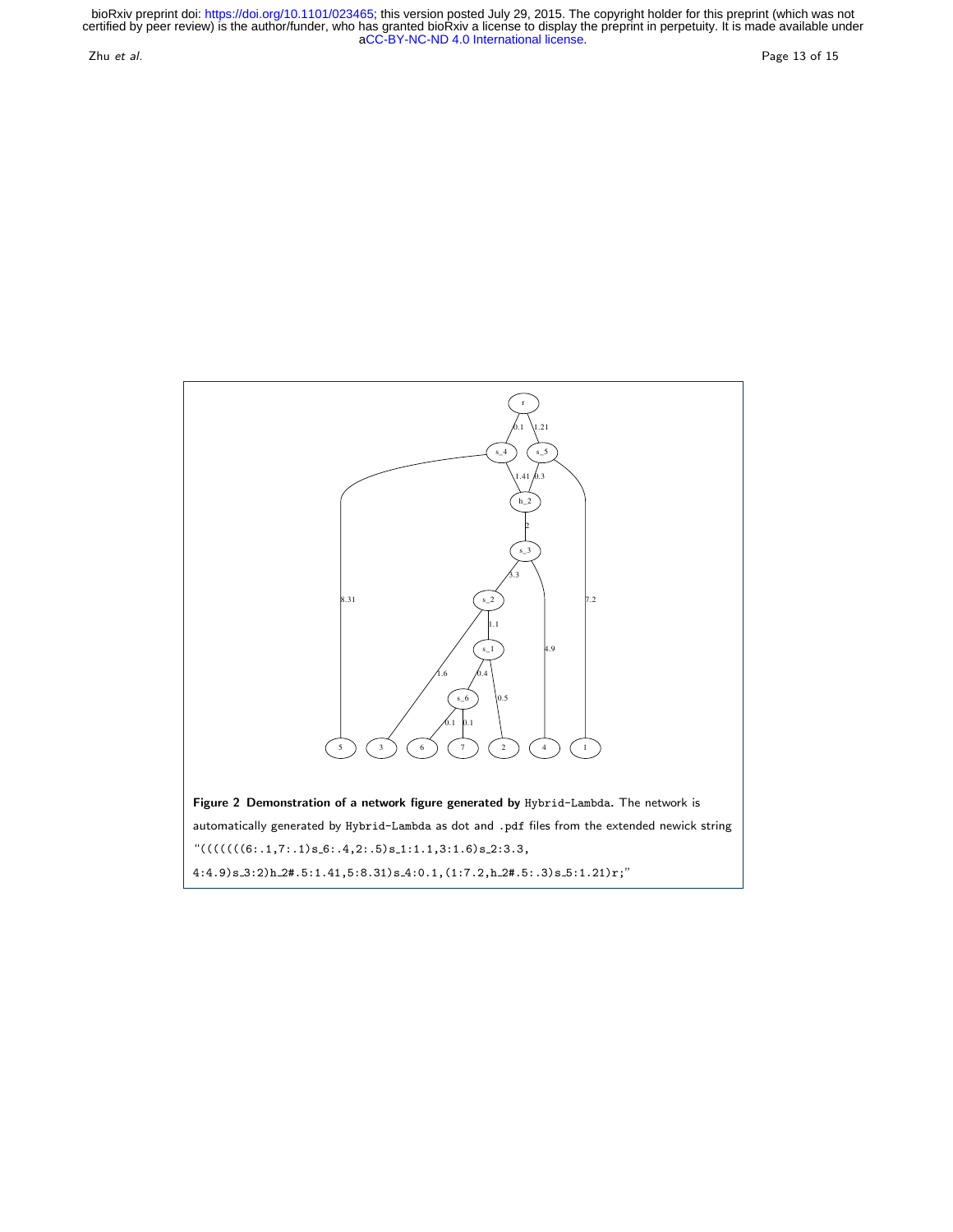